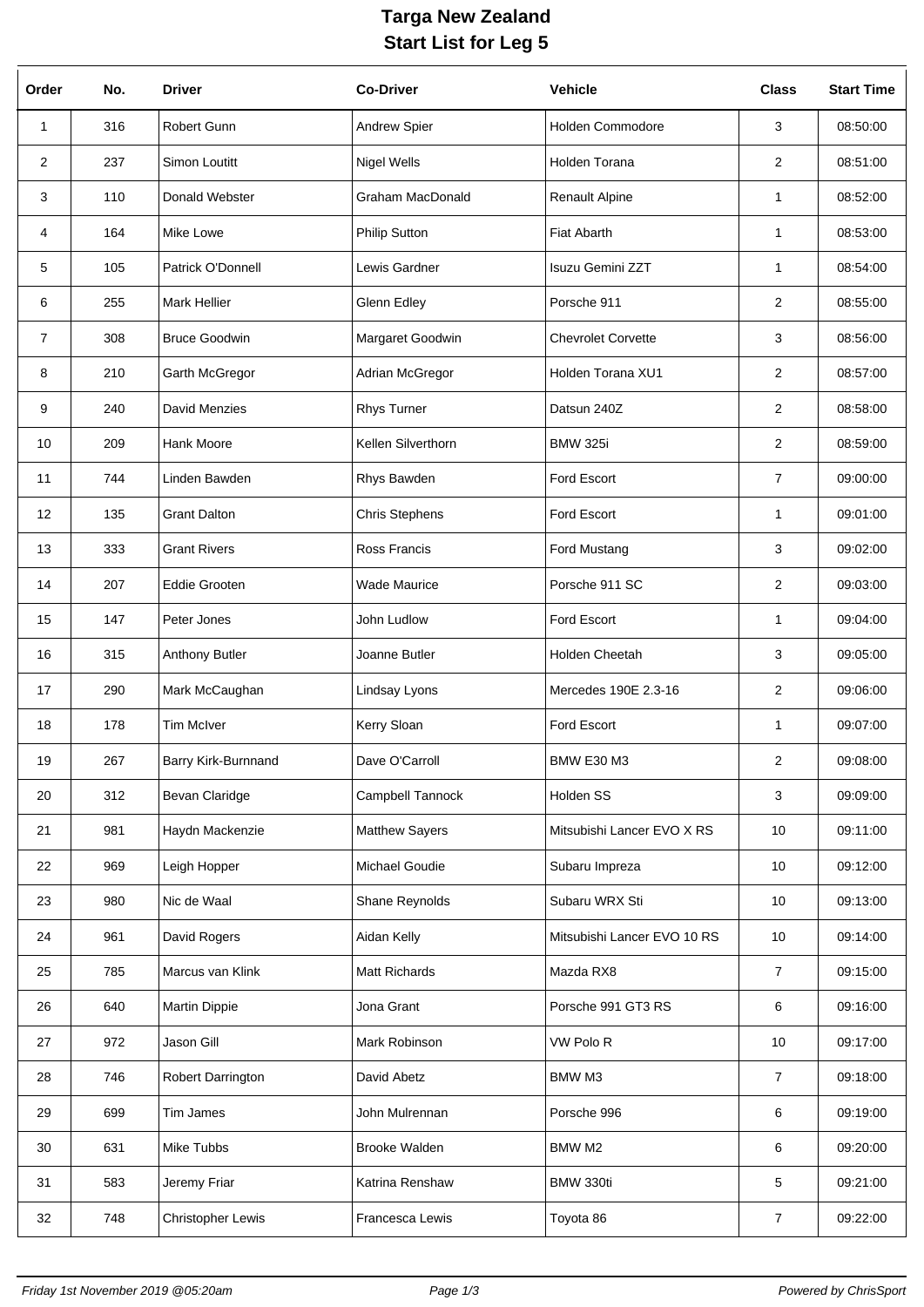## **Targa New Zealand Start List for Leg 5**

| Order | No. | <b>Driver</b>            | <b>Co-Driver</b>        | <b>Vehicle</b>          | <b>Class</b>   | <b>Start Time</b> |
|-------|-----|--------------------------|-------------------------|-------------------------|----------------|-------------------|
| 33    | 928 | Andre Laurent            | Geoff Laurent           | Subaru WRX              | 9              | 09:23:00          |
| 34    | 996 | <b>Richard Gillies</b>   | Stephen Burr            | Subaru Impreza          | 9              | 09:24:00          |
| 35    | 796 | Richard Ramson           | Adam Lyall              | Ford Mustang            | 7              | 09:25:00          |
| 36    | 988 | Graeme Wong              | Kim Blatchley           | Subaru Impreza          | 10             | 09:26:00          |
| 37    | 966 | Andrew Oakley            | <b>Steve Hutchins</b>   | Audi RS5                | 9              | 09:27:00          |
| 38    | 970 | <b>Bruce Herbert</b>     | <b>Bevan Parker</b>     | Mitsubishi Lancer       | 9              | 09:28:00          |
| 39    | 987 | <b>Graeme Drummond</b>   | Mike Hollier            | Subaru Sti              | 9              | 09:29:00          |
| 40    | 550 | <b>Troy Twomey</b>       | Kyla Twomey             | Mini Cooper S           | 5              | 09:30:00          |
| 41    | 965 | John Hancock             | Conrad Hancock          | Audi RS4                | 9              | 09:31:00          |
| 42    | 856 | <b>Stuart Richmond</b>   | Jane Richmond           | Mitsubishi Lancer EVO 6 | 8              | 09:32:00          |
| 43    | 743 | <b>Bob Boniface</b>      | Simon Butler            | Toyota Altezza          | $\overline{7}$ | 09:33:00          |
| 44    | 596 | <b>Terry May</b>         | Frank May               | BMW 330ci               | 5              | 09:34:00          |
| 45    | 477 | Jerry Rowley             | <b>Matthew Bailey</b>   | Toyota GT86             | 4              | 09:35:00          |
| 46    | 505 | Robert Webster           | Nick Webster            | Mini Cooper S           | 5              | 09:36:00          |
| 47    | 446 | Michael O'Donnell        | Charlotte Young         | Honda Civic Type R      | 4              | 09:37:00          |
| 48    | 635 | John Thomson             | Elizabeth Thomson       | <b>BMW 135i</b>         | 6              | 09:38:00          |
| 49    | 517 | <b>Trevor Newman</b>     | Glenn Norrish           | <b>BMW E36 328i</b>     | 5              | 09:39:00          |
| 50    | 513 | <b>Greg Russell</b>      | lan Wilson              | <b>BMW E46 M3</b>       | 5              | 09:40:00          |
| 51    | 982 | Shane Walden             | Meg Walden              | Subaru Impreza WRX      | 9              | 09:41:00          |
| 52    | 708 | Masao Take               | Leon Wood               | Nissan 380RS            | $\overline{7}$ | 09:42:00          |
| 53    | 749 | Craig Hughes             | Keegan Blennerhassett   | Ford Sierra V8          | $\overline{7}$ | 09:43:00          |
| 54    | 506 | <b>Garry Bimler</b>      | Allan Cullen            | <b>BMW M3</b>           | 5              | 09:44:00          |
| 55    | 546 | <b>Martin Hunt</b>       | Anthony Wilkey          | BMW M3                  | 5              | 09:45:00          |
| 56    | 823 | David Smith              | Chris Lancaster         | Audi S2                 | 8              | 09:46:00          |
| 57    | 493 | David O'Neill            | <b>Blair Brookbanks</b> | Honda Integra           | 4              | 09:47:00          |
| 58    | 28  | <b>Grant Harsenhorst</b> | Duncan Styles           | MG B GT V8              | VCC            | 09:48:30          |
| 59    | 25  | Rob Goldsbury            | Quentin Handley         | Triumph TR2             | <b>VCC</b>     | 09:49:00          |
| 60    | 20  | Paul Clark               | Murray McKie            | MG A Roadster           | <b>VCC</b>     | 09:49:30          |
| 61    | 24  | Ray Sanders              | Gillian Sanders         | MG B GT                 | <b>VCC</b>     | 09:50:00          |
| 62    | 17  | Graeme Sharp             | John Rapley             | Saab 96 Sport           | <b>VCC</b>     | 09:50:30          |
| 63    | 16  | Fraser Kear              | Daniel Steel            | <b>VW Golf</b>          | <b>VCC</b>     | 09:51:00          |
| 64    | 26  | Rod Pemberton            | Colin Toogood           | MG B Roadster           | VCC            | 09:51:30          |